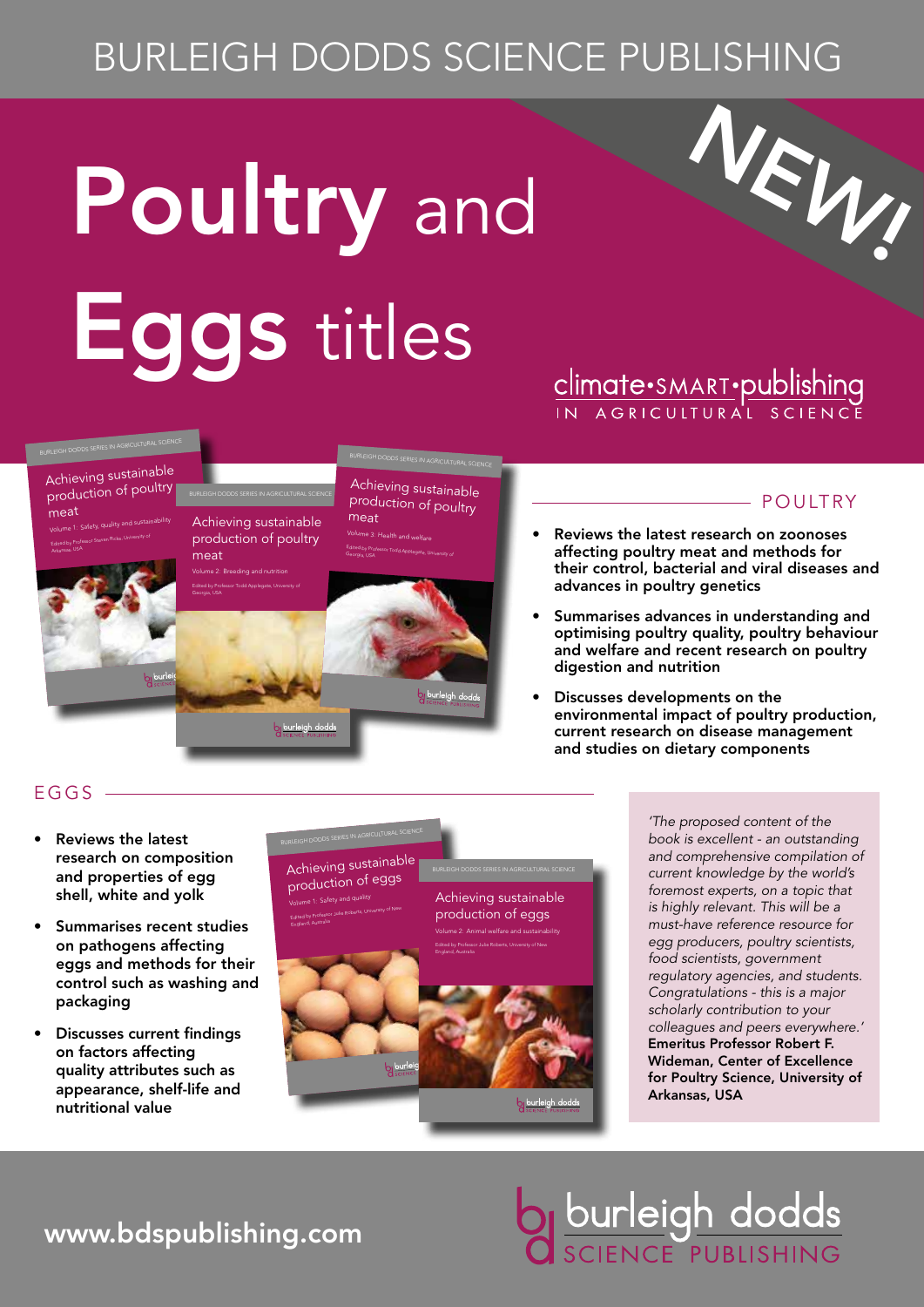## POULTRY

Poultry production faces many challenges. This 3 volume collection starts by reviewing safety, including detection, prevention and control of zoonoses in poultry flocks. It also discusses key aspects of quality such as meat flavour and the sustainability of poultry production. Volume 2 discusses breeding and improvements in poultry feed. Finally, the collection reviews health and welfare issues in poultry production.

## Achieving sustainable production of poultry meat - Vol.1

Safety, quality and sustainability Edited by: Steven C. Ricke, University of Arkansas, USA

#### Part 1 Poultry meat safety

- 1. Zoonoses affecting poultry: the case of Campylobacter: *Tom J. Humphrey and Lisa K. Williams, Swansea University, UK*
- 2. Zoonoses affecting poultry: the case of Salmonella: *Sabrina Vandeplas, Adisseo, France*
- 3. Emerging zoonotic diseases affecting poultry: *Carol Cordona, University of Minnesota, USA*
- 4. Sampling and detection of pathogens on the poultry farm: *Byron Brehm-Stecker, Iowa State University, USA*
- 5. Safety management on the poultry farm: *Jungsoo Joo, Aishwarya Pradeep Rao and Debabrata Biswas University of Maryland, USA*
- 6. The problem of antibiotic resistance on poultry farms: *Gireesh Rajashekara, Ohio State University, USA*
- 7. Alternatives to antibiotics in preventing zoonoses and other pathogens in poultry: Prebiotics and related compounds: *Steven C. Ricke, University of Arkansas, USA, A.V.S. Perumalla, Kerry, USA and Navam. S. Hettiarachchy, University of Arkansas, USA*
- 8. Safety management and pathogen monitoring in poultry slaughterhouse operations: *Manpreet Singh and Estefanía Novoa Rama, Purdue University, USA*
- 9. Inspection regimes for poultry slaughterhouse operations: *Janne Lundén, University of Helsinki, Finland*
- 10. Ensuring safety in chilling and freezing of poultry meat: *Alma Delia Alarcon-Rojo and Ana Luisa Renteria-Monterrubio, Universidad Autónoma de Chihuahua, Mexico*
- 11. Case studies on food safety control of fresh poultry meat: effective control of Salmonella: *Ivar Vågsholm, Swedish University of Agricultural Sciences, Sweden*
- 12. Food safety control on poultry farms: effective control of Campylobacter: *Xiang Liu, University of Tennessee, USA, Irene Hanning, Lincoln International Academy, Nicaragua, Sandra Diaz-Sanchez, SaBio IREC, Spain and Jun Lin, University of Tennessee, USA*

#### Part 2 Poultry meat quality

- 13. Poultry meat quality: an overview: *Michael A. Grashorn, University of Hohenheim, Germany*
- 14. Enhancing the nutritional quality of poultry meat: *Michael S. Lilburn, Ohio State University, USA*

## Achieving sustainable production of poultry meat - Vol.2

## Breeding and Nutrition Edited by: Todd Applegate, University of Georgia, USA

### Part 1 Genetics and breeding

- 1. Relating genes to functional traits in poultry: *Sammy Aggrey, University of Georgia, USA*
- 2. Challenges in the breeding of poultry: *Nicholas Anthony, University of Arkansas, USA*
- 3. Developments in marker-assisted breeding of poultry: *Paul Hocking, Roslin Institute, UK*

### Part 2 Animal nutrition

- 4. The cellular basis of feed efficiency in poultry muscle: *Walter Bottje, University of Arkansas, USA*
- 5. Understanding feed intake in poultry: *Sami Dridi, University of Arkansas, USA*
- 6. Advances and future directions in poultry feeding:an overview: *Velmurugu Ravindran and Mohammad R. Abdollahi, Massey University, New Zealand*
- 7. Advances in understanding and improving the role of amino acids in poultry nutrition: *William A. Dozier, III, Auburn University, USA and Paul B. Tillman, Poultry Technical Nutrition Services, Georgia, USA*
- 8. Advances in understanding and improving the role of enzymes in poultry nutrition: *Bogdan A. Slominski, University of Manitoba, Canada*
- 9. Advances in understanding and improving the role of minerals in poultry nutrition: *Markus Rodehutscord, University of Hohenheim, Germany*
- 10. Probiotics, prebiotics and other feed additives to improve gut function and immunity in poultry: *Rob Moore, RMIT University, Australia*
- 11. Using models to optimize poultry nutrition: *R. M. Gous and C. Fisher, University of KwaZulu-Natal and EFG Software, South Africa*
- 12. Developments in feed technology and nutritional consequences of feed manufacture: *Charles Stark, Kansas State University, USA*
- 13. Alternative sources of protein for poultry nutrition: *Paul A. Iji, Mehdi Toghyani, Emmanuel U. Ahiwe and Apeh A. Omede, University of New England, Australia*
- 14. Maintaining the safety of poultry feed: *G. Raj Murugesan and Chasity M. Pender, BIOMIN America Inc., USA*
- 15. Thermal adaptation and tolerance of poultry: *Shlomo Yahav, Institute of Animal Science, ARO, Israel*
- 15. Enhancing the flavour of poultry meat: *Dinesh D. Jayasena, Uva Wellassa University, Sri Lanka, and Cheorun Jo, Seoul National University, Republic of Korea*
- 16. Enhancing the colour of poultry meat: understanding, measuring and maintaining product quality: *KiChang Nam, Sunchon National University, Republic of Korea, Eun Joo Lee, University of Wisconsin-Stout, USA and Dong Uk Ahn, Iowa State University, USA*



- 17. Enhancing texture and tenderness in poultry meat: *Ik Soon Kang Michigan State University/California Polytechnic, USA and Yuan H. Brad Kim, Purdue University, USA*
- 18. Preventing spoilage of poultry meat: *Arthur Hinton Jr., U. S. National Poultry Center, ARS-USDA, USA*

#### Part 3 Sustainability

- 19. Life cycle assessment (LCA) of intensive poultry production systems: *Ilkka Leinonen, Newcastle University, UK*
- 20. Minimizing the environmental impact of poultry production through improved feed formulation: *Hector E. Leyva-Jimenez and Christopher A. Bailey, Texas A&M University, USA*
- 21. Energy and water use in poultry processing: *D. Luján-Rhenals, University of Arkansas Fayetteville, USA and Universidad de Córdoba, Columbia, R. Morawicki, University of Arkansas Fayetteville, USA, E. J. Van Loo, Ghent University, Belgium and S. C. Ricke, University of Arkansas Fayetteville, USA*
- 22. Waste management and emissions in poultry processing*: D. Luján-Rhenals, University of Arkansas Fayetteville, USA and Universidad de Córdoba, Columbia, R. Morawicki, University of Arkansas Fayetteville, USA, E. J. Van Loo, University of Arkansas Fayetteville, USA and Ghent University, Belgium and S. C. Ricke, University of Arkansas Fayetteville, USA*
- 23. Organic systems for raising poultry: *R. Michael Hulet, Penn State University, USA*
- 24. Helping smallholders to improve poultry production: *Robert Pym, University of Queensland, Australia; and Robyn Alders, University of Sydney, Australia*

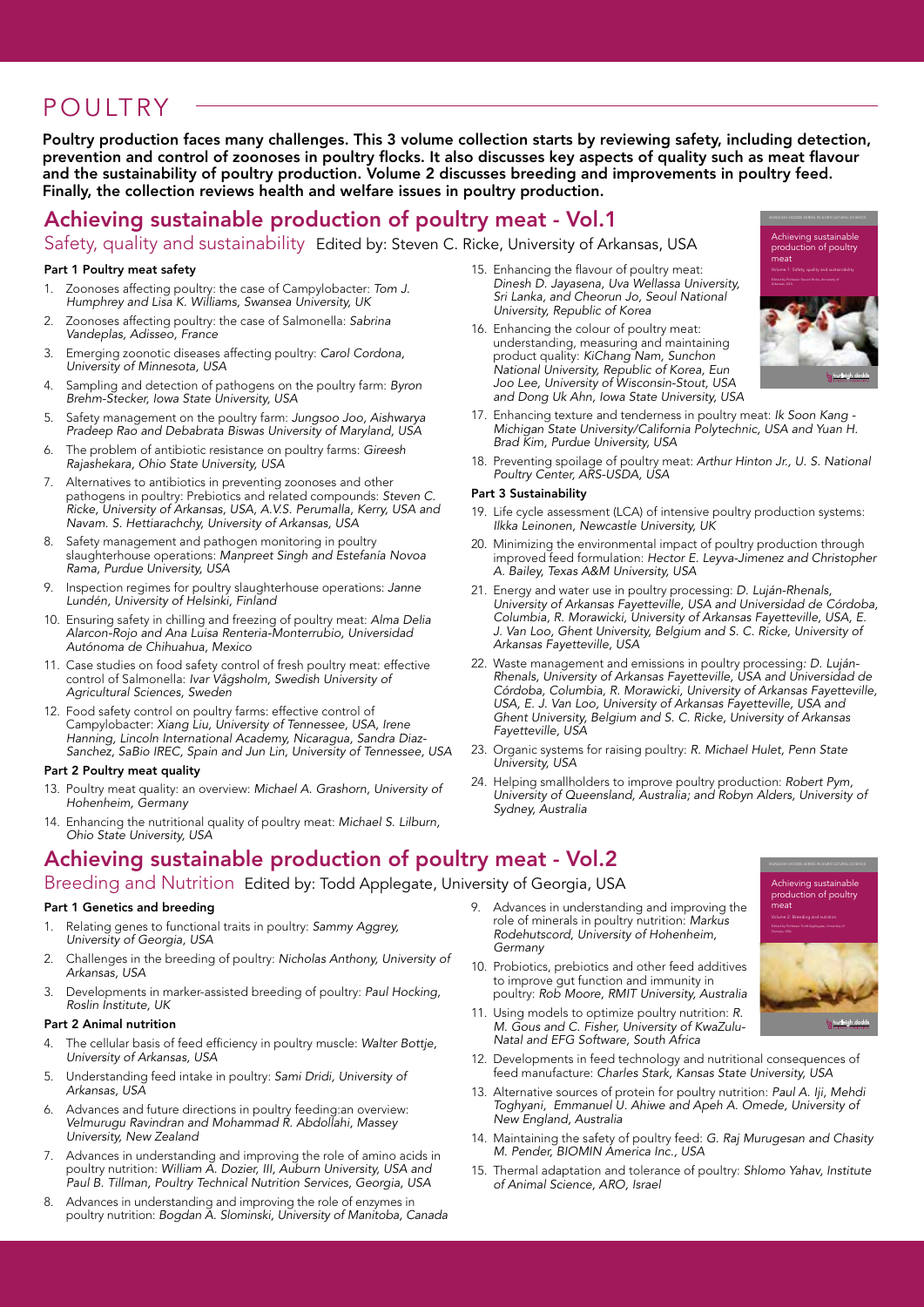## Achieving sustainable production of poultry meat - Vol.3

Health and welfare Edited by: Todd Applegate, University of Georgia, USA Achieving sustainable

## Part 1 Animal health

- 1. Monitoring trends in diseases of poultry: *Brian Jordan, University of Georgia, USA*
- 2. Bacterial diseases affecting the health of poultry: *Billy Hargis, University of Arkansas, USA*
- 3. Viruses affecting poultry: *Venugopal Nair, Pirbright Institute, UK*
- 4. Parasites affecting poultry: *Larry McDougald, University of Georgia, USA*
- 5. Disease management of poultry flocks: *Peter Groves, University of Sydney, Australia*
- 6. Understanding and boosting immune systems in poultry: *Rami Dalloul, Virginia Tech, USA*
- Competitive exclusion treatment to control pathogens in poultry: *Carita Schneitz, Orion Corporation, Finland and Martin Wierup, Swedish University of Agricultural Sciences (SLU), Sweden*
- 8. Leg disorders in poultry: bacterial chondronecrosis with osteomyelitis (BCO): *Robert F. Wideman, Jr., University of Arkansas, USA*

#### Part 2 Animal welfare

- 9. Understanding poultry behaviour: *Maja M. Makagon and Richard A. Blatchford, University California-Davis, USA*
- 10. Ensuring the welfare of poultry: an overview: *Bas Rodenburg, Wageningen University, The Netherlands*
- 11. Broiler breeding flocks: management and animal welfare: *Ingrid C. de Jong and Rick A. van Emous, Wageningen University, The Netherlands*
- 12. The effect on incubation temperature on embryonic development in poultry: *Michael S. Lilburn and R Shanmugasundaram, Ohio State University, USA*
- 13. Enriching poultry housing to minimise stress: *Inma Estevez, Neiker-Tecnalia, Spain*
- 14. Managing heat stress in poultry: *Brian Fairchild, University of Georgia, USA*
- 15. Transport and lairage of poultry: *Karen Schwean-Lardner, University of Saskatchewan, Canada*
- 16. Developments in humane slaughtering techniques for poultry: *Andy Butterworth, University of Bristol, UK*

#### *'This is a timely book that provides not only a valuable account of modern food safety management in poultry*

*production and processing, and enhancement of product quality, but also covers the key elements of sustainable production systems for a world now seriously threatened by climate change. With its appropriate international scope, Professor Ricke's book will make a major contribution to this important subject and become essential reading for all those concerned.'* Geoffrey Mead, Emeritus Professor, The Royal Veterinary College, University of London, UK

## Author Biographies

## Volume 1

Dr Steven Ricke is the Donald 'Buddy' Wray Chair in Food Safety and Director of the Center for Food Safety in the Institute of Food Science and Engineering at the University of Arkansas, USA. His awards include the University of Arkansas John White Outstanding Research Award, the Poultry Science Research Award and the American Egg Board Award, as well as being named an Arkansas Association for Food Protection Fellow, for his outstanding contributions to food safety research.

## Volumes 2 & 3

Professor Todd Applegate is Head of the Department of Poultry Science at the University of Georgia, USA. He was formerly Professor of Animal Sciences at Purdue University, USA. Professor Applegate is a former President of the Poultry Science Association (PSA). Amongst other honours, he is a recipient of the PSA's Evonik Degussa Award for Achievement in Poultry Science, American Feed Industry Association's Poultry Nutrition Research Award, and the Mapleleaf Farms Duck Research Award.

*The proposed list of authors is impressive and these will certainly be excellent publications in poultry science.'* Professor Mike Lilburn, Ohio State University, USA





*'Increasing food production to address the nutritional needs of an expanding world population requires a combined effort from experts in genetics, nutrition, health, and welfare. The well-known editor has assembled world leaders in these fields to communicate their detailed knowledge for the benefit of the research community.'* Robert L. Taylor, Jr., Ph.D., Director and Professor, Division of Animal and Nutritional Sciences, West Virginia University, USA

## *Built on a reputation of experience, engagement and innovation*



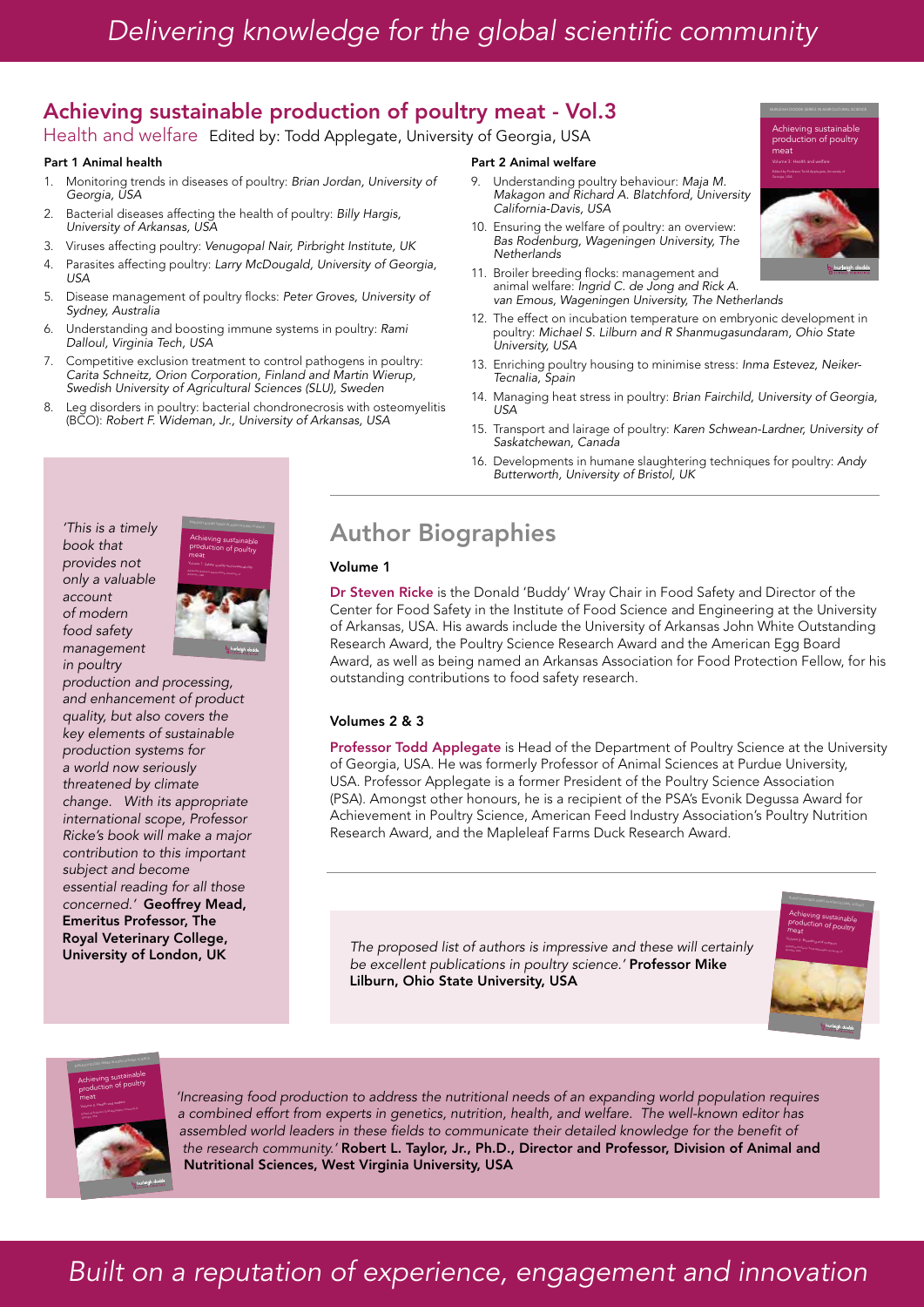## EGGS

This collection begins by looking at egg composition and chemistry. Part 2 discusses pathogenic contamination of eggs and methods for its prevention, detection and control. Volume 1 concludes by assessing factors affecting egg appearance, shelf-life, nutritional value and other quality traits. Volume 2 reviews nutrition, welfare and other aspects of husbandry affecting laying hens as well as the sustainability of egg production.

## Achieving sustainable production of eggs - Vol.1

Safety and quality Edited by: Julie Roberts, University of New England, Australia Achieving Sustainable Incoduction of a

#### Part 1 Egg composition and chemistry

- 1. Composition and properties of eggshell: *Maureen Bain, University of Glasgow, UK*
- 2. Composition and properties of egg white: *Kaustav Majumder and Yoshinori Mine, University of Guelph, Canada*
- 3. The nutritional and physiological functions of egg yolk components: *Yasumi Horimoto, University of Guelph, Canada and Hajime Hatta, Kyoto Women's University, Japan*

#### Part 2 Safety

- 4. Pathogenic bacteria affecting eggs: *Kapil Chousalker, University of Adelaide, Australia and Kylie Hewson, Australian Chicken Meat Federation, Australia*
- 5. Mechanisms for transmissions of pathogens into eggs: *Sophie Jan and Florence Baron, Agrocampus Ouest-INRA, France*
- 6. Sampling and detection of salmonella in eggs: *Richard K. Gast, ARS-USDA, USA*
- 7. Enhancing natural defences against pathogens in eggs: *Nicolas Guyot, INRA, France*
- 8. Safety and quality management systems in egg production: *Oscar Garrison, United Egg Producers, USA*
- 9. The effects of housing systems for laying hens on egg safety and quality: *Deana R. Jones, ARS-USDA, USA*
- 10. Egg washing to ensure product safety: *Margaret Sexton, Southern Australia Research and Development Institute (SARDI), Australia*
- 11. Advances in egg pasteurisation: *Ahmed Yousef, Ohio State University, USA*

## Achieving sustainable production of eggs - Vol.2

## Animal welfare and sustainability

Edited by: Julie Roberts, University of New England, Australia

#### Part 1 Animal health and welfare

- 1. Laying hen nutrition: optimising pre-laying nutrition, egg mass and weight: *Yves Nys, INRA, France*
- 2. Laying hen nutrition: optimising hen performance, bone and eggshell quality: *Yves Nys, INRA, France*
- 3. Welfare of laying hens: an overview: *Tina Widowski, Teresa Casey-Trott, Michelle Hunniford and Krysta Morrissey, University of Guelph, Canada*
- 4. Welfare standards for laying hens: *Andy Butterworth, University of Bristol, UK*
- 5. The use of enriched caged systems to improve the welfare of laying hens: *Darin Karcher, Michigan State University, USA*
- 6. Welfare issues affecting free-range laying hens: *Dana L.M. Campbell, University of New England and CSIRO, Australia, Sarah L, Lambton, University of Bristol, UK, Isabelle Ruhnke, University of New England, Australia and Claire A. Weeks, University of Bristol, UK*

#### Part 3 Sensory and nutritional quality

- 12. New developments in packaging of eggs to improve safety and quality: *Pietro Rocculi, University of Bologna, Italy*
- 13. Egg quality: consumer preferences and measurement techniques: *Bart De Ketelaere, Katholieke Universiteit Leuven, Belgium; Koen De Reu, Institute for Agricultural and Fisheries Research (ILVO), Belgium; and Steven Vermeir, Katholieke Universiteit Leuven, Belgium*
- 14. Determinants of egg appearance and color: *C. Hamelin, DSM, France and F. Cisneros, DSM, Switzerland*
- 15. Understanding and improving the shelf-life of eggs: *Juliet R. Roberts, University of New England, Australia*
- 16. The nutritional role of eggs: *Tia M. Rains and Mitch Kanter, Egg Nutrition Centre, USA*
- 17. Nutraceutical benefits of eggs: *Hoon H. Sunwoo and Naiyana Gujral, University of Alberta, Canada*
- 18. Enhancing the nutritional profile of eggs: *Erin M. Goldberg and Neijat Mohamed, University of Manitoba, Canada and James D. House, University of Manitoba and the Canadian Centre for Agri-Food Research in Health and Medicine, Canada*
- 19. Molecular breeding techniques to improve egg quality: *Anna Wolc, Iowa State University, USA; and Janet E. Fulton, Hy-line International, USA*

- 7. Beak trimming of laying hens: welfare costs and benefits: *Dorothy McKeegan, University of Glasgow, UK*
- 8. Maintaining the health of laying hens: a practical approach: *Richard M. Fulton, Michigan State University, USA*
- Managing laying hen flocks with intact beaks: *Thea van Niekerk, Wageningen University, The Netherlands*

#### Part 2 Sustainability

- 10. Improving the sustainability of egg production: *Angela Green, University of Illinois, USA*
- 11. Waste management in egg production: *Ruihong Zhang, University of California-Davies, USA and Hamed M. El-Mashad, Mansoura University, Egypt*
- 12. Assessing the sustainability of organic egg production: *Jacqueline Jacob and Anthony Pescatore, University of Kentucky, USA*

## Author Biography

Dr Julie Roberts is Associate Professor in the School of Environmental and Rural Science at the University of New England, Australia. She is internationally-renowned for her research on egg production, particularly egg shell quality. She has been awarded the Australian Poultry Award for her outstanding contribution to poultry science.



Achieving sustainabl

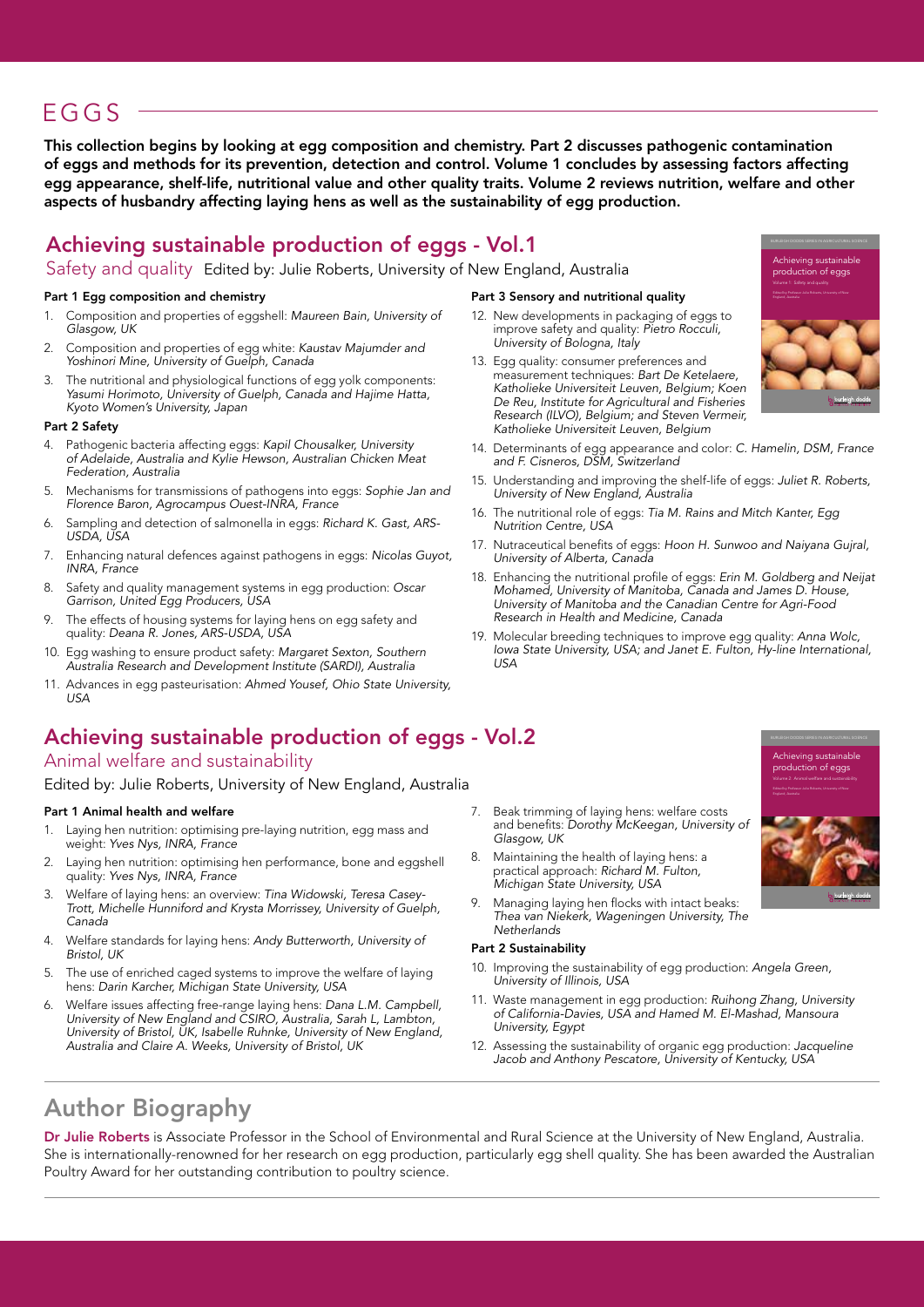## One of the world's greatest scientific challenges



#### Feeding the world's population through research in agricultural science

The Food and Agriculture Organisation (FAO) has predicted a potential 60% increase in the demand for food by 2050 as the population reaches 9 billion.

Burleigh Dodds Science Publishing is a new independent publisher and its work will help researchers in agricultural science address how to feed a growing population in the face of climate change and increasing competition for land, water and other resources.

Through our publications we will help researchers identify key issues and trends and find their way more quickly to the research most useful to them, allowing them to plan their own research programmes and link up to other research centres to collaborate more effectively.



Customer research is the foundation of all that we do at Burleigh Dodds.

Our experience tells us that delivering Our experience tells us that delivering We have dev<br>
content in print or electronic form has to process that provide the reader with the information they want and when they want it. Customer research is an integral part of our commissioning process and leads the development of our products and services.



Engagement with our customers and our authors is key to success.

We have developed a commissioning process that ensures we provide support for editors and authors. We are responsible for inviting, contracting and liaising with the authors and provide an online manuscript submission system, ScholarOne™ allowing them to engage with us at all times.



#### Burleigh Dodds is built on a reputation of innovation.

Whether you are a reader, an editor or an author, we provide the best quality service, product and user experience.

Our experience has allowed us to develop an innovative methodology for successful publishing, underpinned by our desire to always put the customer first.

## Climate SMART publishing

## What is 'climate-smart-publishing' and how is Burleigh Dodds Science Publishing achieving it?

Let's start with 'climate-smart'. It is widely recognised that agriculture is a significant contributor to global warming and climate change. It has been estimated that agriculture is responsible for 10-12% of greenhouse gas emissions. This figure rises as high as 24% if forestry and other land use is included, taking into account such factors as deforestation to clear land for more crops and livestock.

<u>climate•smart•publishing</u>  $\overline{N}$ **AGRICULTUR** 

Agriculture needs to reduce its environmental impact and adapt to current climate change whilst still feeding a growing population i.e. become more 'climate-smart'. Burleigh Dodds Science Publishing is playing its part in achieving this by bringing together key research on making the production of the world's most important crops and livestock products more sustainable. Our aim is to build a foundation of knowledge on which researchers can build to meet the challenge of climate-smart agriculture.

So – on to 'smart-publishing'. Based on extensive research, our publishing programme specifically targets the challenge of climatesmart agriculture. We are building a database of review chapters, each written by a leading expert, which systematically covers both the major crops and livestock products and, at the same time, each step in the value chain for their production, from breeding through to harvest. Using the latest technology to manage this wealth of material, we have rapidly built up a major publishing programme which we plan to publish in a range of formats to suit our customers, whether books or individual chapters, or in print or electronic formats.

In these ways we are using 'smart-publishing' to help achieve 'climate-smart' agriculture.

# <mark>) burleigh dodds</mark><br>Discience puriishing